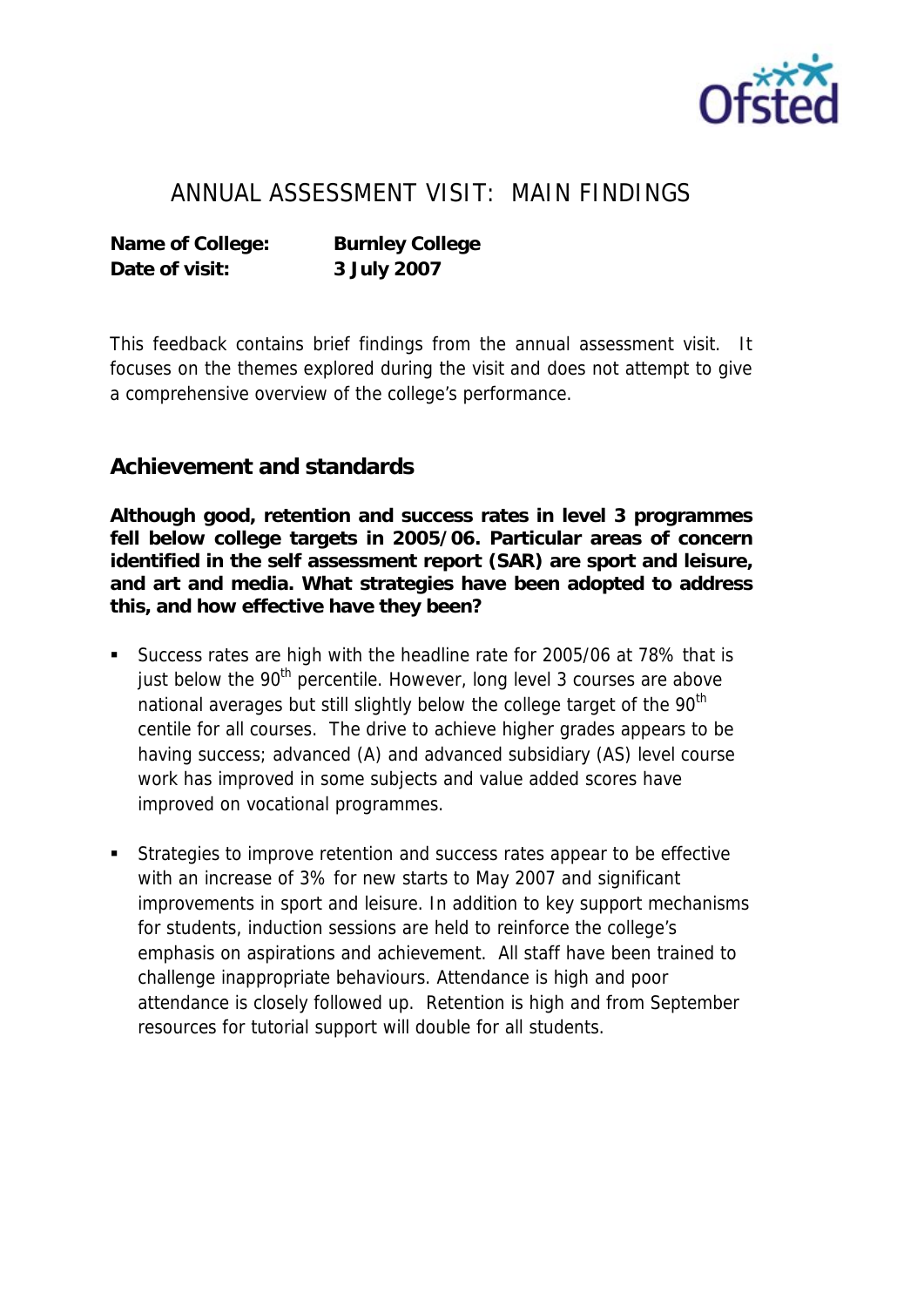

**What actions have been taken to address the falls in timely and overall success rates in some areas of work base learning? Have they been successful?** 

- Work based learning overall success rates rose from 53% in 2005/06 to 65% in 2006/07. Success rates for 2006/07 currently stand at 64% with a number of learners still on target to complete this contract year. Overall advanced apprenticeship success rates declined in 2005/06 but remained above the national average.
- **Timely success rates are low particularly in construction. Poor workshop** facilities were addressed by the provision of a new facility; however the move caused significant disruption for learners. Timely success rates for construction apprentices fell to 5% in 2005/06 from 23 % in 2004/05 but retention has remained consistently high. The new construction unit is now fully operational with good, industry standard facilities. Full accreditation has been reinstated. Key skills are now embedded within vocational assignments and learners achieve key skills early in their programme.

## **Quality of education and training**

**What is the college doing to further improve the quality of teaching and learning?**

• The percentage of unsatisfactory sessions is low at around 4%. The college performance management team are effective in identifying and addressing the issues affecting the quality of teaching and learning, considering achievement, attendance and using a supportive approach. Grades are improving and appropriate action is taken to deal with unsatisfactory grades. The college uses a range of good staff development opportunities for all teaching and support staff, including group peer observation of good practice and master classes.

**How is the new joint centre of vocational excellence (CoVE) in textiles/fashion progressing- what impact has it had on provision? How are plans for WBL in arts and media progressing?** 

• The partnership arrangements to introduce new provision in textiles and fashion have been slow. The CoVE was re-instated in February 2007 from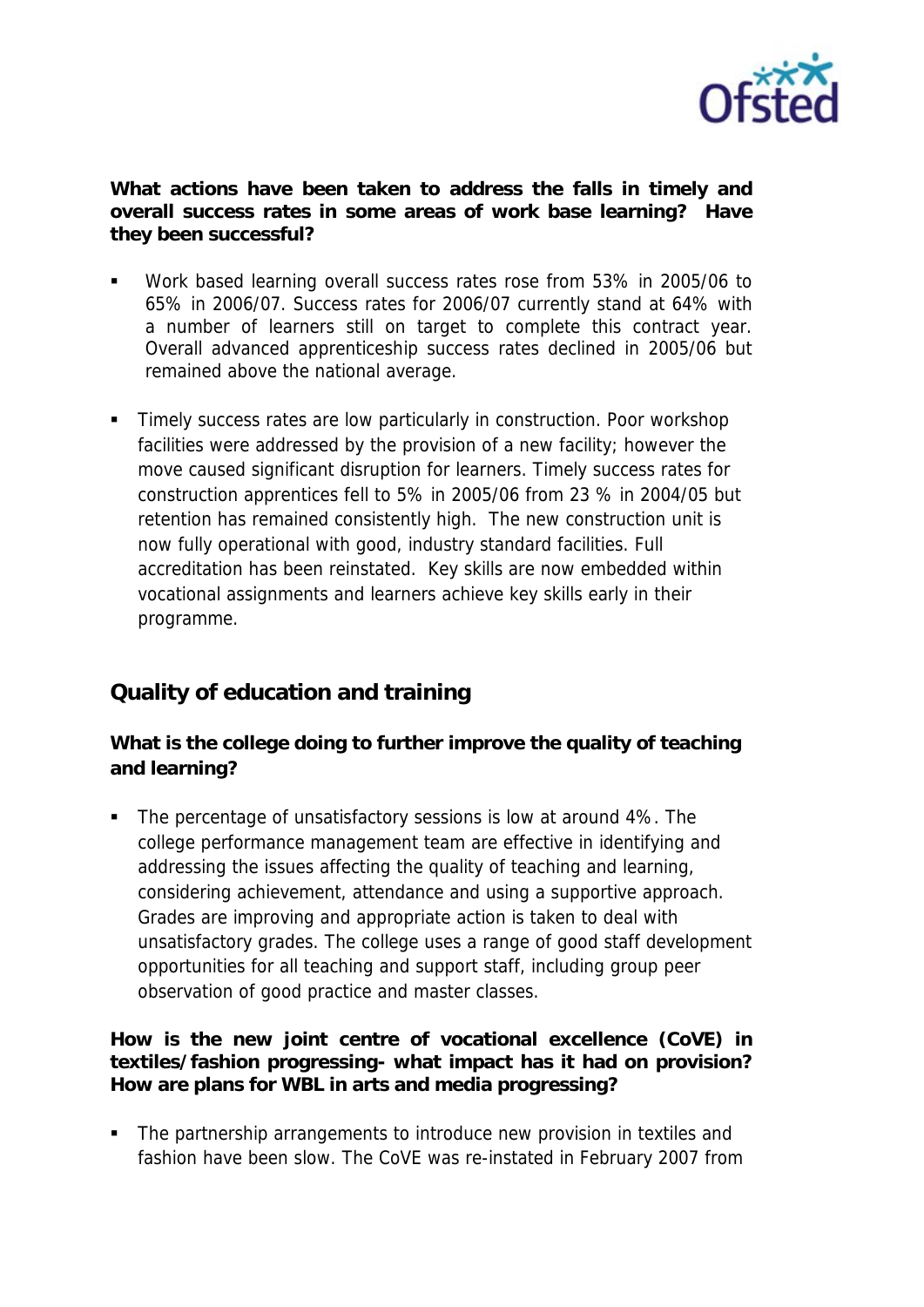

its original interim status in June 2005. Consultation with local industry has resulted in the development of nine new courses planned for September 2007. There has been a positive impact in the development of the CoVE with productive links with schools and year 10 students developing assignments linked to fashion for their GCSE course work. There are plans to introduce work based learning in this area during the 2007/08 academic year.

**KQ3 places importance on meeting the needs of employers, yet there is little mention in the SAR. How effective is employer engagement, and what strategies are in place to further meet the needs of employers?** 

 In line with national policies the college is reviewing its work with employers at a strategic level. A recently introduced employer engagement strategy document sets out to inform staff of the college's current position and key objectives and the need to link all aspects of its provision in a coherent manner which is employer focussed. Good links have already been established in many areas, for example in care with the support of the CoVE and in engineering. Specific funding has been secured for staff development to allow key staff to undertake professional development in advanced manufacturing. A priority area and goal for the college in 2007/08 is to increase engagement with employers and develop staff and systems to support this. The college is working towards an overall framework that brings together all employer engagement activities.

**Key skills were a weakness in the last full inspection. Improvements were noted at the 2005 annual assessment visit. Has this improvement been maintained?** 

 Success rates in key skills rose in 2005/06 to around 50% and a further rise is predicted for 2006/07. Level1 and 2 students now only take a minimum of one key skill. Key skills are embedded within the curriculum areas and supported by key skills specialists. Staff awareness and confidence in the delivery of key skills has improved with good support and training for staff. Students have access to support through a range of key skills resources. On-line testing has had a positive impact. There is good linkage to Skills for Life and the use of initial and diagnostic assessment.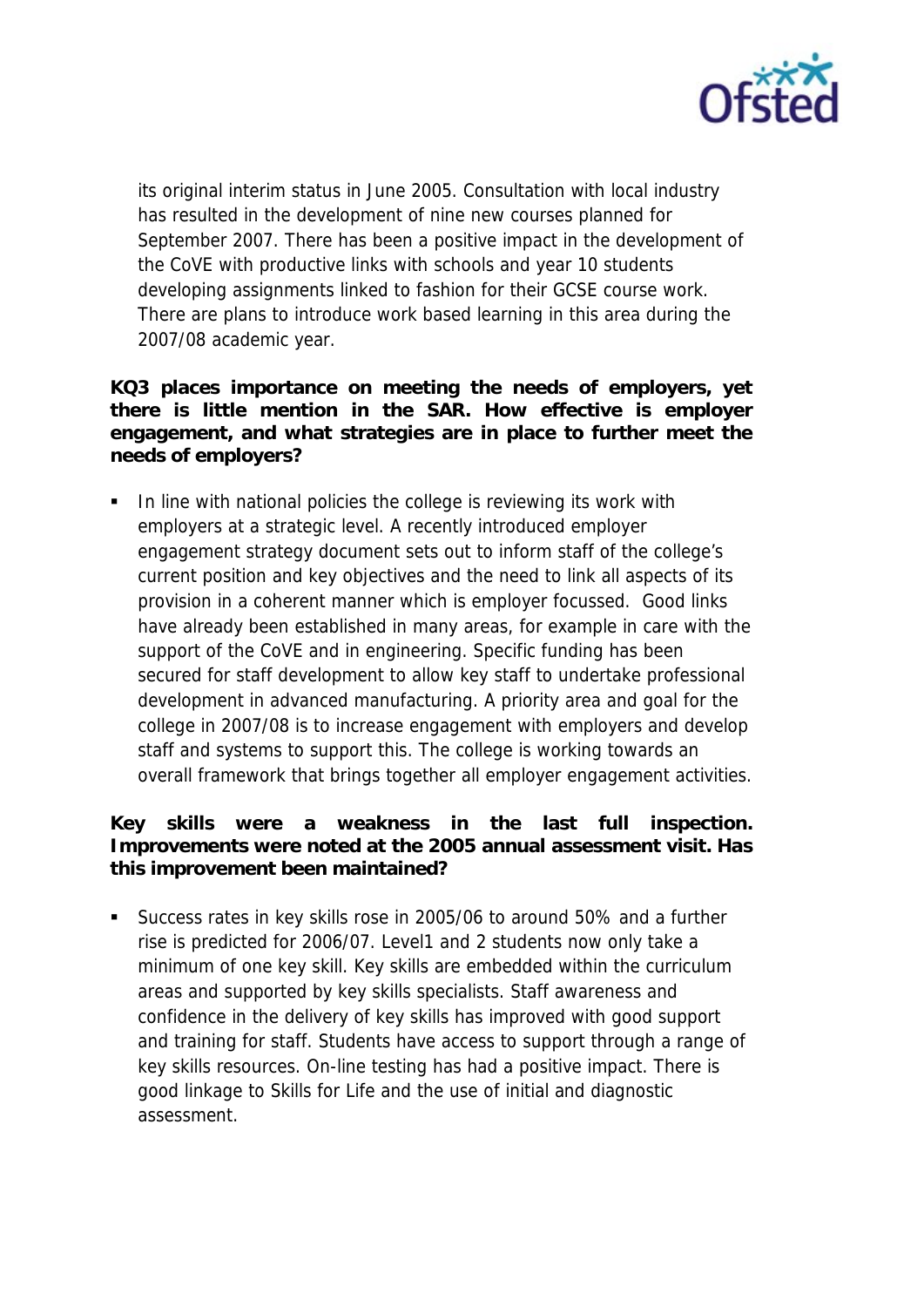

**Leadership and management** 

**The college has approval for a new build. What strategies are in place to manage this?**

 The college has a well structured management team for the new build that is mindful of the everyday business of the college. The project appears financially secure. There is good involvement of partners/stakeholders to ensure fitness for purpose of facilities. Staff are involved in an ongoing process of consultation and students through focus groups. The college has well developed plans to introduce new ways of working to be used in the new college. Examples being introduced in the existing premises include the use of devolved Learning Resource Centres (LRCs) to make better use of college resources including Virtual Learning Environments (VLE). The need to improve facilities for existing students has been well considered. For example, the improvement of facilities for construction and arts and a media centre to ensure good facilities for existing learners.

**What impact have the planned actions to develop outcomes for Every Child Matters (ECM) had?**

■ ECM is now embedded as part of the SAR process with effective development plans, both at curriculum team and management levels. There are a significant number of examples of development in all 5 ECM outcomes. There are excellent examples of student involvement from strong student governor representation, to learner voice pilots. All college staff including support staff and governors (including student ambassadors) are CRB checked.

**Any themes from the pre-visit analysis not explored during the visit:**

None